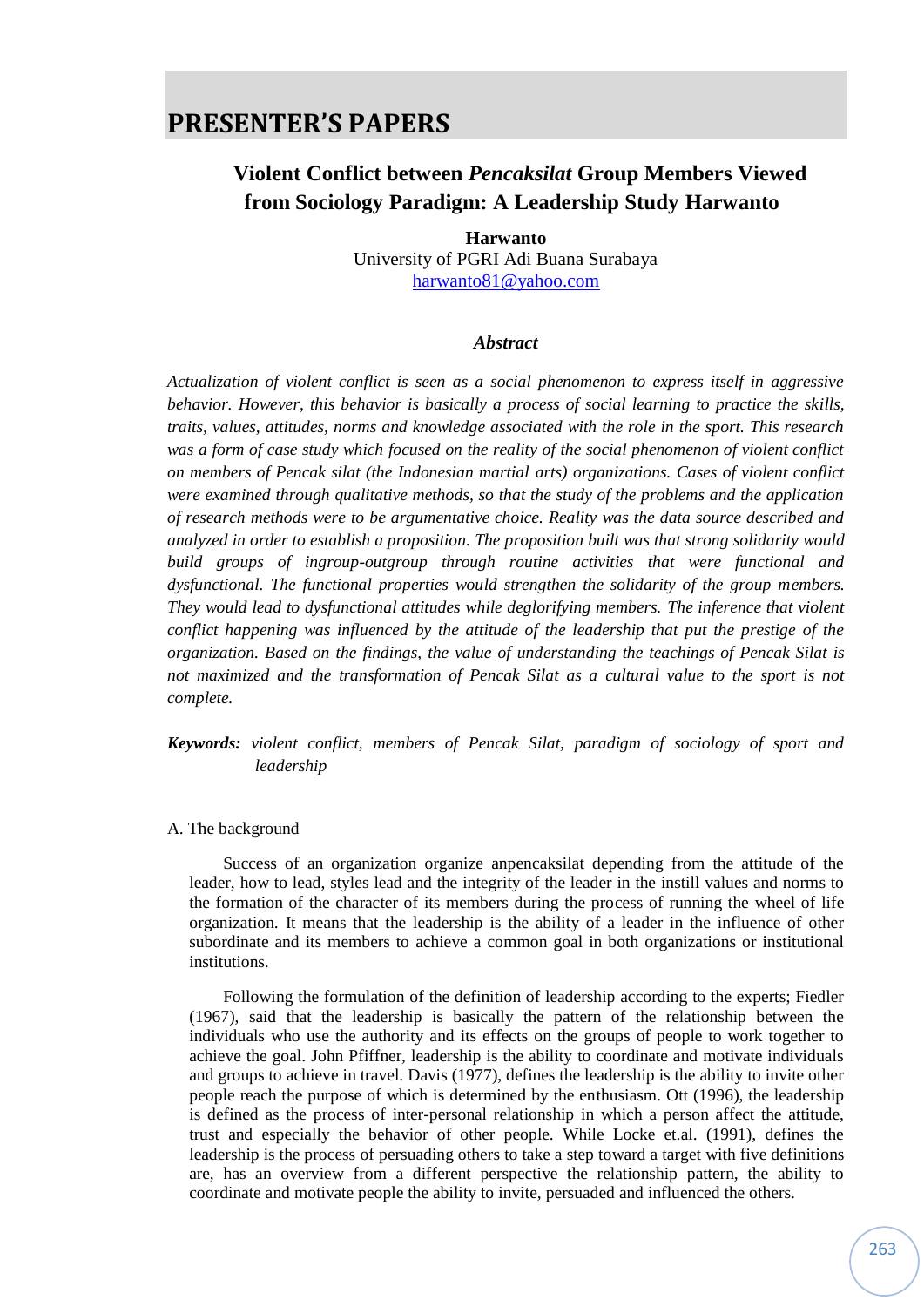If the angle is associated with problems in research actually theoretically contrary to what happens in the field. Remember the various cases that appears more likely on a conflict between the group members organize an organization. While in the more theoretical studies advancing on the values of the positive changes such as build togetherness, interweaves the harmonization of membership and trying to improve productivity. While the conflict in an organization would not be avoided and will always be present during the process of life and its development, as is the case of the violent conflict that happened in the organization in the branches of the sport.

Marx, 1956.mentioned that, "...without conflict, no progress; screened is the law is iscilivization has followed the present day", without conflict, no development; that is the law on the civilisations until now. It means that the conflict has functional value, if viewed as a form of competition and are able to manage with good to become a change. But the conflict is also uterine if memerkuat hostility (hostile 26), appears the attitude of disappointment (deprivation), instill a sense of revenge on the experience the past conflict (vengeance) until accumulation happening a sense of hatred that continues to deliberately created the protracted conflict.

The conflict referred to in this research more empties on the form of competition between groups by members of the organization that is not responsible. As the statement from some informers who said that the conflict was triggered by persons members that is not responsible. A person who is not responsible means that some of the members who has been a breach of the terms that are not required by the organization. While the source of the conflict is often done by community groups from members of each organization that deliberately created as a form of personal problems.

The case of the violent conflict that has lasted for this leaves a deep-seated concern, especially for the general public. The conflict is often lead to violent actions to involve the masses, not even a little loss felt by various parties, including the community that is not involved the conflict becomes the target of 'mid of the masses.

Such condition seemed as something natural and seems to have become the culture for them. Considered as a culture because the case occurred continue to repeatedly, this indicates a certain community groups that deliberately created conflict, although contrary to the purpose of the organization.Empirically the actualisation of violent conflict is seen as a social phenomenon to me.

- B. The basis of the theory
	- 1. The theory of the leadership
		- a. The theory of leadership qualities ( Trait Theory )

Scientific analysis of leadership journeyed from focusing the leader itself. In the development of this theory get the influence of the flow behavior of psychology thinkers who was of the opinion that the nature of the leadership qualities are not

entirely born, but also can be achieved through education and experience. Attributes attributes among others ; physical characteristics, mental and personality

b. The theory of the leadership of the behavior and the situation

Based on research, the behavior of a leader who bases this theory has a tendency toward two things :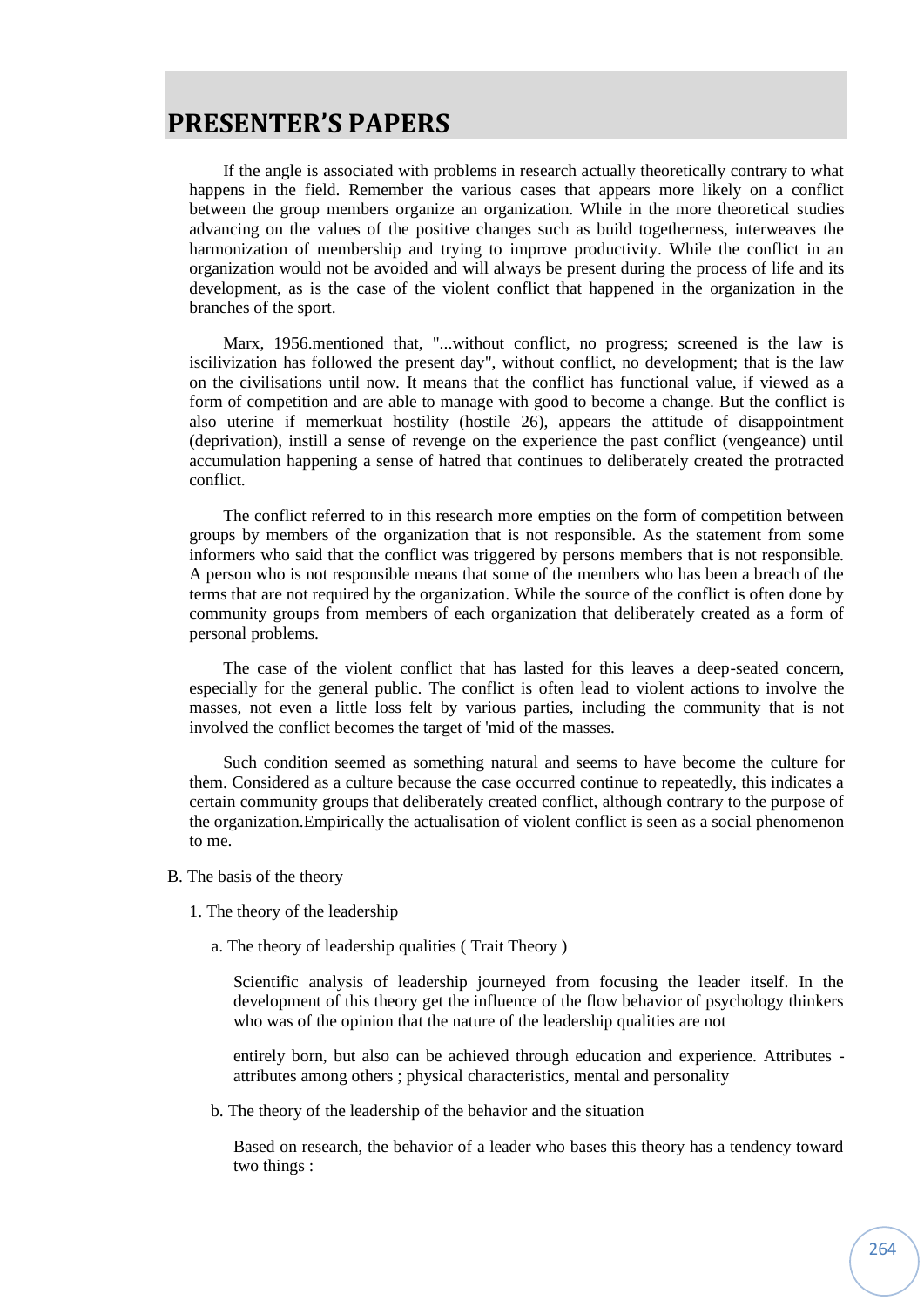First called verbs namely the tendency of leaders that describes the relationship familiar with subordinate. Examples of symptoms that are present in this such as: defend their subordinates, to provide feedback to the subordinate and prepared bekonsultasi with subordinate.

The two called initiation struksur namely the tendency of a leader who gives limitations to subordinate. The example can be seen, subordinate to get the instructions in the implementation of tasks, when, how the work done and the results of what will be achieved.So based on this theory, a leader is how a leader who has a high attention to the subordinate and against a high result also.

Then also arises the theory of leadership situations where a leader must be a sophisticated diagnostic is good and must be flexible in accordance with the development and the level of maturity of the subordinate.

c. Most important humanistic theory

This theory more emphasize on the principle of humanity. Humanistic theory is usually characterized by the existence of an atmosphere of mutual respect and the existence of freedom. Most important humanistic theory with pioneers Argryris, Blake and Mouton, RensisLikert, and Douglas McGregor. The theory is generally argued that the nature of man is the "motivated organism". The organization has the structure and specific control system.

The function of leadership is to modify the organization to the individual free to realize the potential of the motivation in to meet their needs and at the same time in line with the direction of the group. When borne, in theory most important humanistic, there are three main variables, namely;

- 1). the appropriate leadership and looking at the conscience of the members with all hope, the needs and the ability of him,
- 2). the organization that arranged with good to remain relevant to the interests of members in addition to the interests of the organization as a whole, and
- 3). the interaction of the familiar and the harmonious relationship between the direction of with members to raise the unity and live in peace together. Blanchard, DreaZigarmi, and even stated that the leadership is not something that you do to others, but something that you do together with others (Blanchard &Zigarmi, 2001).
- 2. The essence of social conflict

Coser, 1967.as quoted Oberschall, 1978. define social conflict as the following "Social conflict is a struggle over values or jump to status, power, and scarce resources, in this is done by the aims of the conflict groups acres not only to gain the desired values, but also to neutralise, injure, or eliminate rivals". The concept of the mentioned that social conflict is the struggle against the values or the statement on the status of the power and resources are limited, where the efforts of a group of the conflict is not only add value to the desire but also neutralize, hurt or eliminate the rival. As in the case of conflicts that occur during this more tend to each other to show the struggle in staying status values organize an organization.

In the realistic conflict theory (this conflict), Sheriff said that the conflict caused by the interests of memerebutkan groups various sources (resources such as the economy and the power that is limited or scarce. Because the source is limited, then to memerolehnya must compete so that no one of the parties to the winners and the other parties who defeated. Very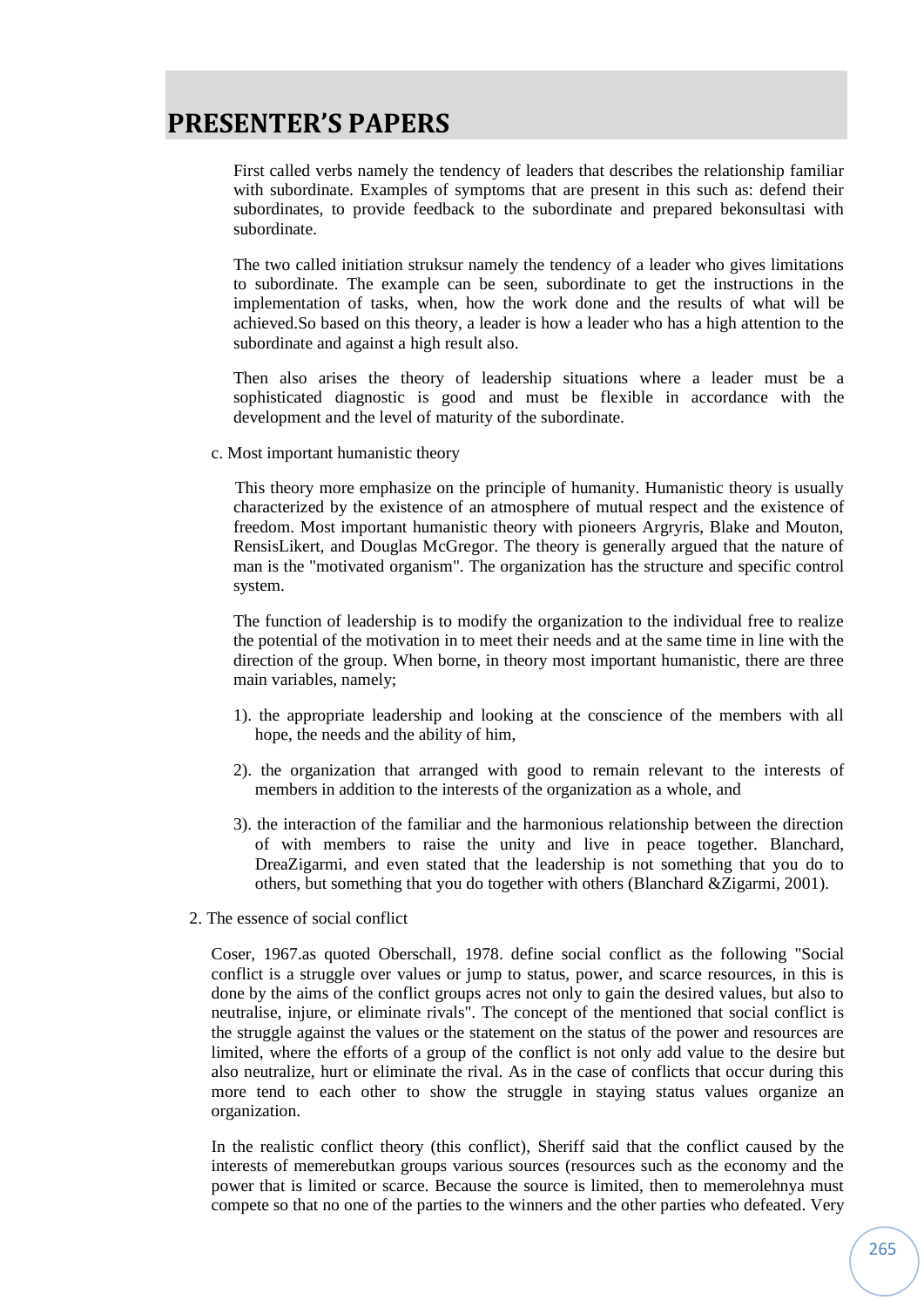may occur as a result violence between them.of the competition which is win lose orientation, ultimately culminated in the behavior of

3. Social Function Theory in Sports

Martial arts as a sport memunyai role to run social institutions, including the running of cooperation (cooperation), competition (competitive), conflict (conflict) and adjustments (accomodation). Some instruments of social institutions that often arise internal and external conflicts, but to put forward the transformation of the conflict, which is a process of tackling the various problems in the conflict, the sources of conflict and the consequence of negative conflict. As a social institution contain the potential to perform multiple functions, ie emotional social function, the function of socialization, integrative function, the function of the political and social mobility functions, all of which is referred to as the instrumental function of sport stem from participation in sports activities. So it can be made modifications to the social function of sport illustrations as follows:



Figure 2.4 The social function of sport in participation activities. Sources modification of Nixon and Stevenson in Lutan, R. (1999) Harwanto,2010

Martial arts as a sport in wadahi by IPSI would mobilize members and organization development can not be separated from the instrumental function. It is based on participation in sport Pencaksilat activities that still have to be supported by a social significance. As Luthan view, which develops further R. framework and starting point of participation in physical activity and sport are appointed by the meanings such as the meaning of social interaction, the symbolic meaning, and the meaning of expressive (self-declaration). These meanings function as an instrument of socialization in sporting activities. Therefore, exercise is an important medium to get a change of attitude and build social status.

#### C. Research Method

1. The approach and the type of Research

is a form of case study focused on the social phenomenon of violent conflict that often occurs on the members of the group of the organization especially organize an pencaksilat. The case of violent conflict is examined through qualitative methods approach, so that the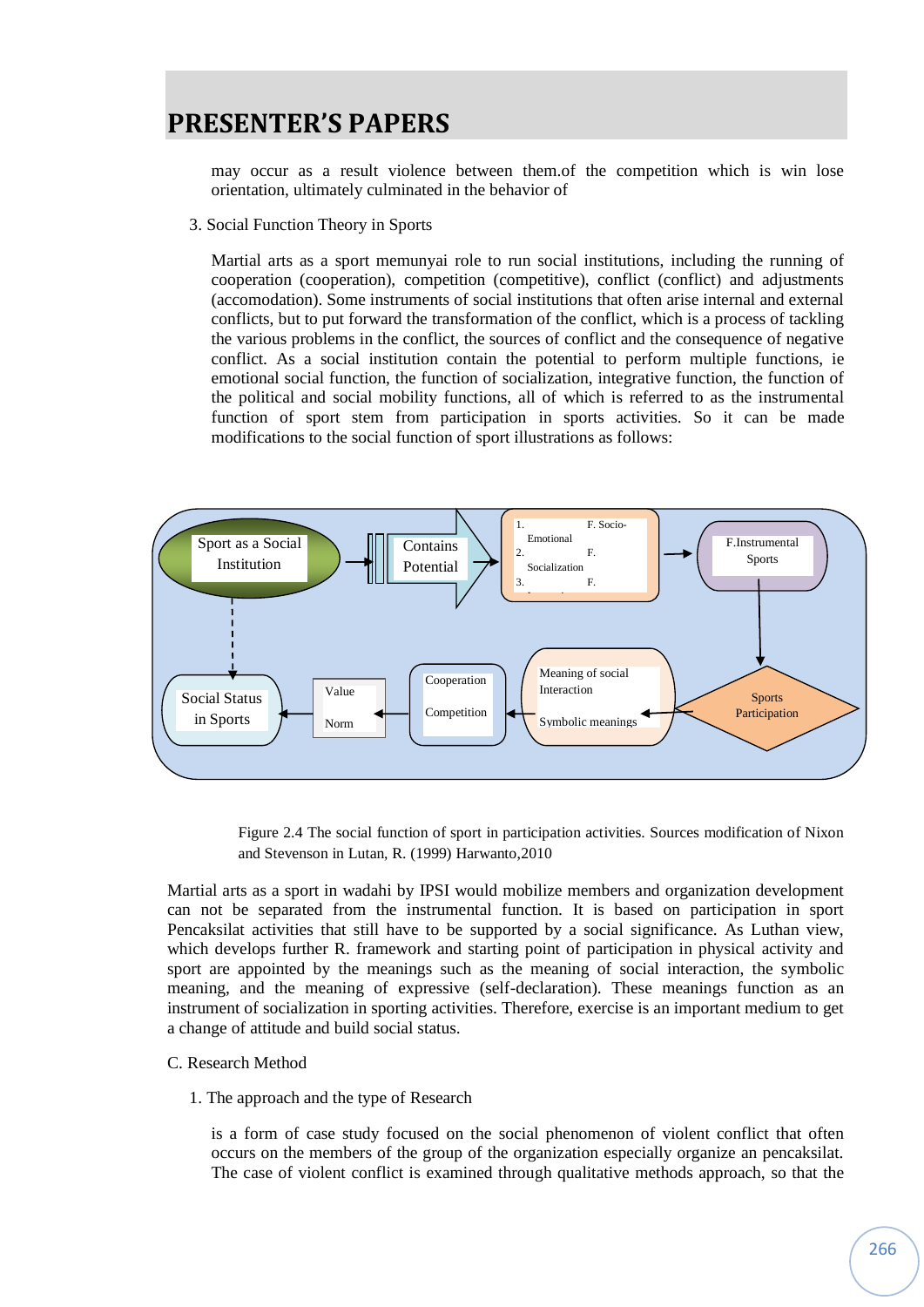study of the problems and the implementation of the research method is a choice that argumentatif.

Qualitative research is intended to develop knowledge through the understanding and the discovery (meaning and discovery), so that in the process of data mining research in the field is done by logic inductive coupling and dialectical. This is done as a control in the framework of identifying and limiting the problem (identification and limit the problem) who examined.

With through the approach is expected to memeroleh concepts and methods a holistic approach in analysis with the goal of staying the integrity or wholeness from the object. The integrity is faktualisasi data empirically, the role of objectivity researchers in memerlakukan informers both members of the organization, data analysis which is done through the stages reduce data reduction), displays/explore data (display data), and select/ determine research data (drawing conclusion/verification).

**D.** Stages Research Case Study

### 1. Method of collecting data

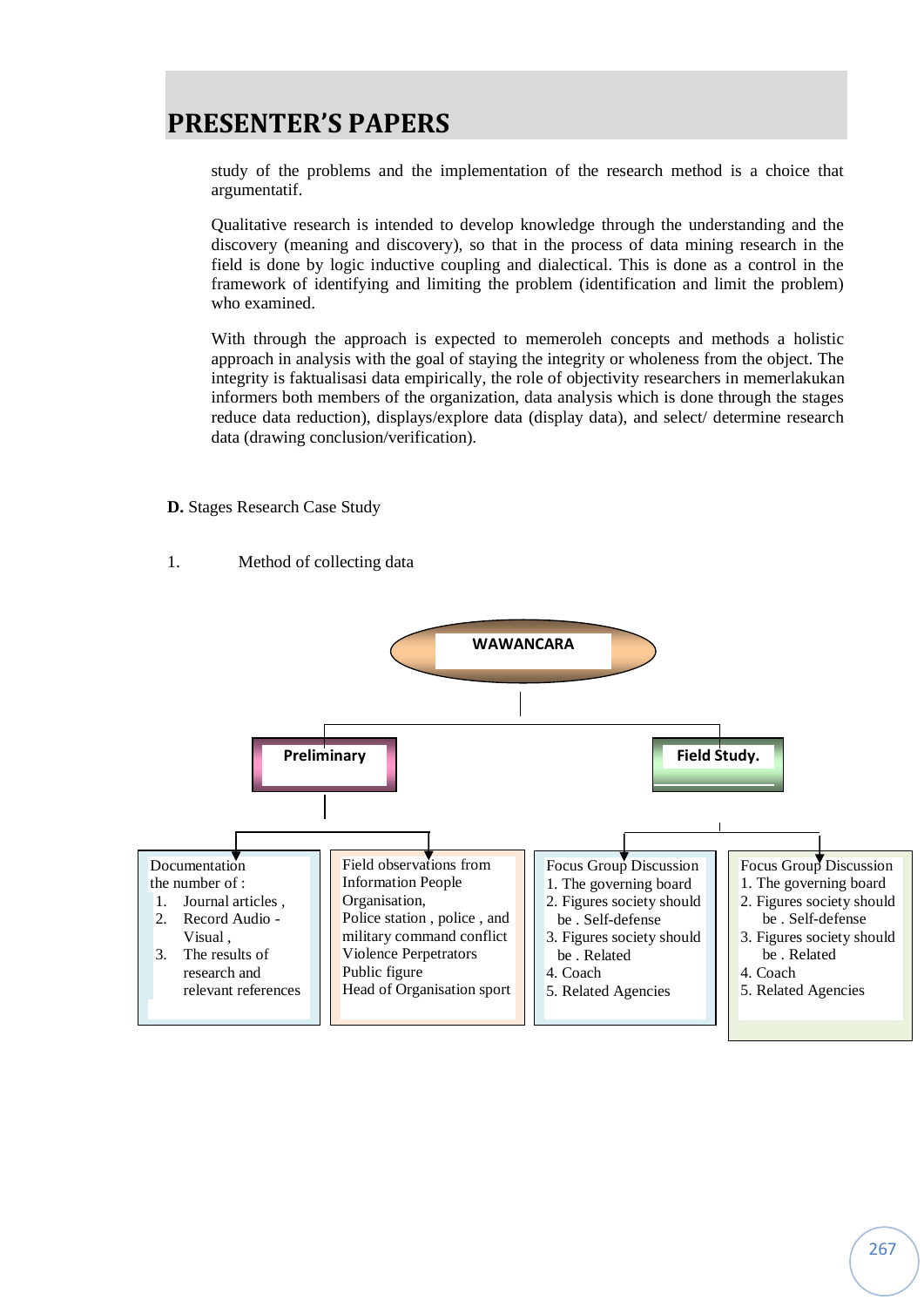2. Selection of Participants



### **3. Unit Analysis**



(Patton,1990 in Maksum, 2007)

### E. CONCLUSIONS AND PROPOSITION

1. The Conclusions

Based on the results of the discussion of the data analysis and research findings in the field, then according to the formulation of the problem can be summarized as follows that violent conflict during this happens because influenced by the pattern of leadership that is still advancing on the value of the prestige of the organization. This is based on the findings of the understanding of the value of the teachings of pencaksilat by students/member who is not yet a maximum and the transformation of the value of pencaksilat as a culture to the sports branch that is not completely. The understanding of the value of the teachings will Ketidakmaksimalan raises an excessive behavior, while excessive behavior tend to build restrictions group (ingroup-outgroup) if supported by a strong group solidarity, so that this will cause the attitude deglorification. Deglorification attitude is a feeling is proud to be a member of an organization that has a big name, as well as take refuge and protection in it because the feel get support from solidarity group.

While the understanding of the value of the teaching that has not been the maximum marked with several indicators of the behavior as follows: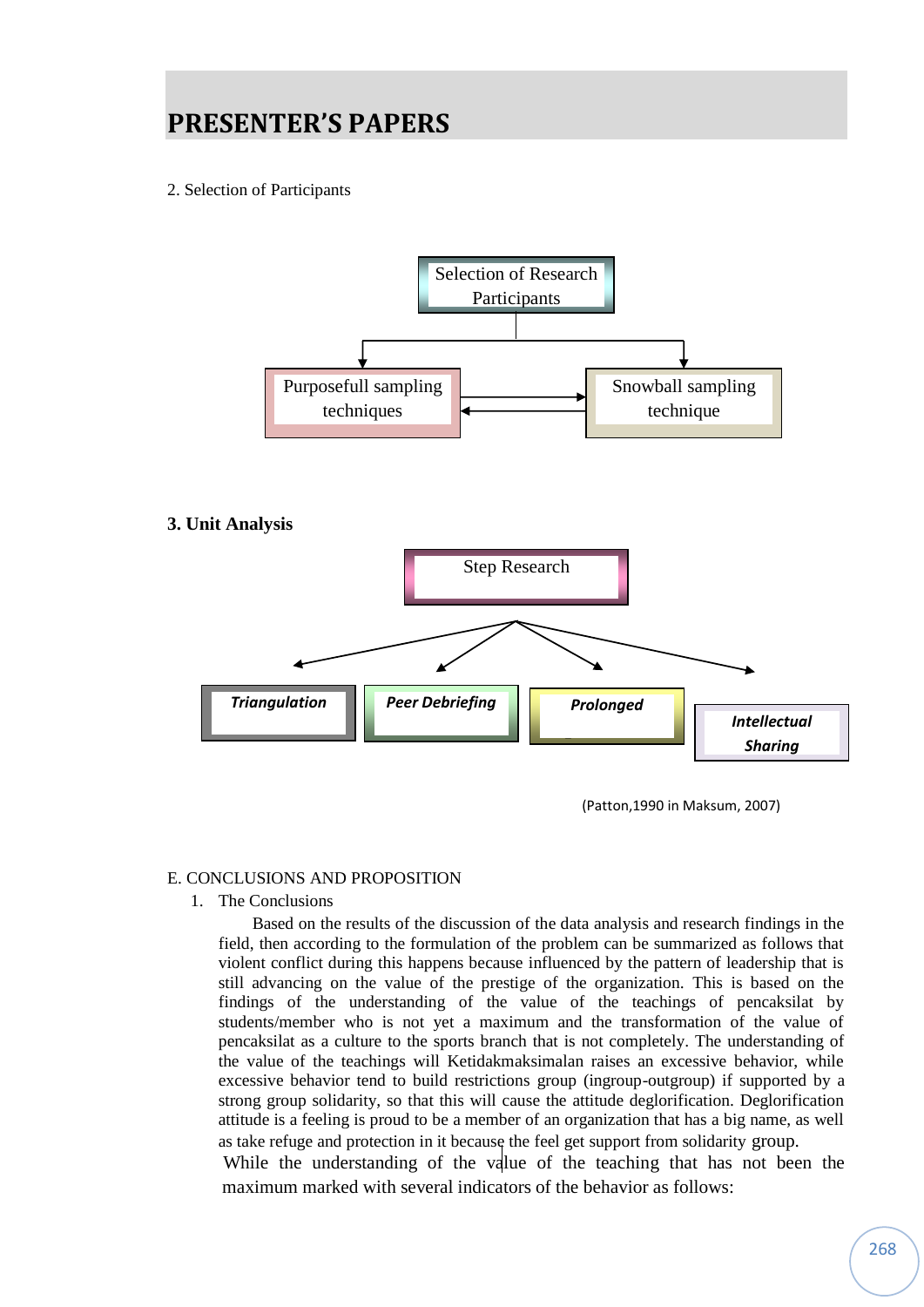- a. The existence of the attitude of fanaticism members on the value of the brotherhood in the symbol of the organization as a form of interpretation of the value of excessive.
- b. The activity of conflicts that occur continuously, is assault and lead to violent actions.
- c. the emergence of diskursif attitude on other groups as a form of dissatisfaction from the experience of the previous conflict.
- d. The emergence of community groups that deliberately created and fishing conflictual atmosphere, always be provocative and makin moderate at every opportunity and opportunity.
- e. The limitations of group (ingroup-outgroup) which was built by a strong sense of solidarity and tend to behave aggressive and destructive.

While ketidaktuntasan cultural value transfer to the sports branch based on the emergence of the attitude of solidarity group members of the organization which very strong. The strength of the solidarity of the group will have an effect on the emergence of deglorifikasi attitude. This attitude is likely to perform excessive actions that lead to provocative actions and discursive. Members of the excessive actions and lack of sanctions law firm from the direction of the organization, then will tend to create a violent conflict repeatedly, continuously and the prolonged.

#### 2. Such a Proposition

Based on the following conclusions, so it can be built as follows: proposition

a.That will build a strong solidarity group ingroup-outgroup (Me the TerateWinongo yours),

- b. The strong solidarity built through the routine activities (SuroanAgung& continued brotherhood),
- c. Social solidarity built is functional and uterine. The nature of practical abilities strengthen
- d. group solidarity while dysfunctionalcause the attitude deglorification members.
- e. This deglorification attitude used by some members to personal interest so expandareas of conflict and continue to the prolonged.
- f. The violent conflict that is continuously also caused by not optimal understanding the value of the teachings of pencaksilat and not completecultural transformation into branches sports.
- g. Not complete cultural transformation into branches exercise cause organizations to organize an pencaksilat more closely with the community organization
- h. Many community organizations this clenched with political, economic and social
	- 1) Politically, community organizations to be the source of the power of
	- 2) Economically, community organizations to be the source of income
	- 3) Socially, they build social solidarity for staying existence
- i. The success of an organization is determined by the pattern of leadership and character leader.
- F. ADVICE

Based on the conclusions and propositions are built, then there are some things that need to suggest that:

- 1. In terms of organization, management system development organizations need both in the structuring of administrative management and conflict management.
	- a. Administrative management at least managing the system in the organization, which is based on the firmness of the rules and regulations set by the center, such as the impunity of the organization, restrictions expressly about the age of a prospective member, the training process is proportional, the provisions of coaches are professional, pattern coaching more systematic maximization of the construction value of the teachings of all SH's and develop a harmonious relationship to other martial arts as well as government organizations, as well as emphasizing the quality of the development of doctrine toward achievement sports.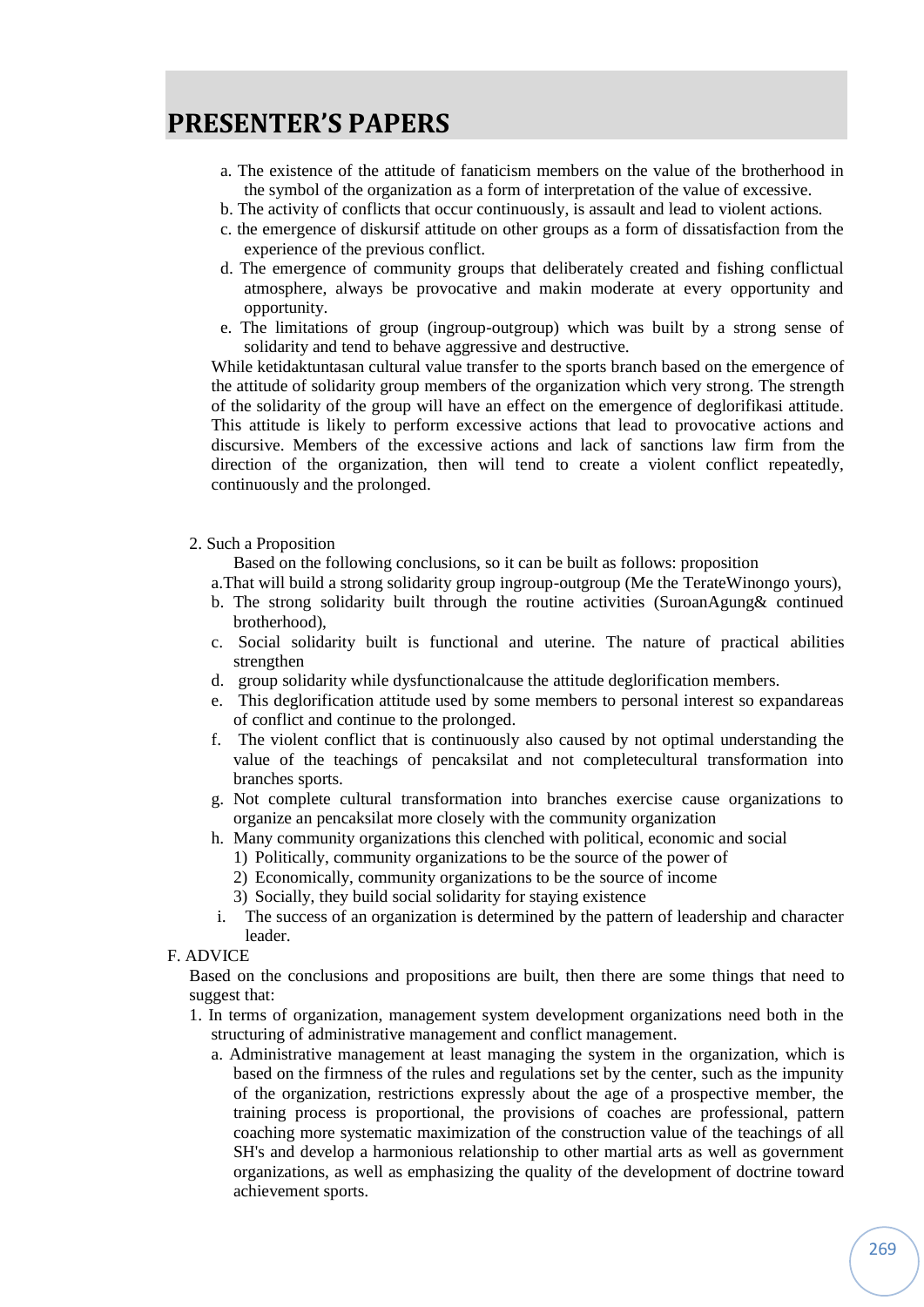- b. While dealing with conflict management, ie how to address the conflict that has been going on for this to be a motivation for change. The changes referred to include improving the quality of the resources of members, namely through increasing the ability of mastering martial towards sporting achievement and understanding of the value of the teachings of all SH-an order to build a good moral character.
- 2. Academically, the case of conflict between groups pencaksilat martial arts organizations in Madiunhave value of interdisciplinary studies, so it is necessary to follow up on next research about:
	- a. Assessment history pencaksilat martial fraternity Faithful Heart intact and original character, considering the organization has evolved into several streams organizations in Indonesia,
	- b. Assessment of violent conflict between group memberspencaksilat martial arts organization in Madiun in a historical perspective and cultural Madiun,
	- c. Assessment of violent conflict between groups martial martial arts organizations as the realm of legal certainty,
	- d. Assessment of pencaksilat martial arts organizations as a political force cargo interests,
	- e. Assessment of pencaksilat martial arts organizations as economic capital investment space.

### G. RECOMMENDATIONS BASED THINKING RESULTS

Based on these results, the researchers recommend some concept of thought according to research facts as follows:

- 1. In terms of organization
	- a. that in the framework to minimize prolonged conflict, should be head of the organization in the role of mobilization can be a figure and a symbol of peace by maximizing understanding fraternity symbol correctly, charismatic, simple and memayuhayuningbawana which seeks to preserve the peace in the world of martial arts and martial arts.
	- b. thinking that needs to agree to return to the destination primary cause of true science Faithful Heart, which aims to build good moral character, as a figure of behavior in society, and to understand the values of Faithful Heart correctly, ie as a member of the organization:
		- 1). understand the existence himself (understand jejeringkapribaden),
		- 2). understand the presence of others (understand jejeringngaurip),
		- 3). understand the existence of God (understood punjeringmanembah),
		- 4). understand the path to death (ngertidununge starch)
	- c. that need to be agreed to end a conflict that had occurred to make as a starting point to make a positive change towards the achievement of the sport.
	- d. that need to be built together to address each member that they violate the provisions, which have been agreed to provide legal certainty administrative sanction from each organization.
	- e. that the agenda of social activities need to be made by the City and County involving all parties martial martial arts organizations in Florida who are members of the IPSI, as a form of regular silahturrahmi event, the form of togetherness, as well as control functions, evaluation and dissemination to members.
	- f. that needs to be done in a professional coach training and certified within the framework of improving the ability of the martial arts and sports achievements. It aims to build solidarity through activities conducted on a competitive basis.

#### BIBLIOGRAPHY

BartosdanWehr, 2003.Using Conflict Theory. New York : Cambridge University Press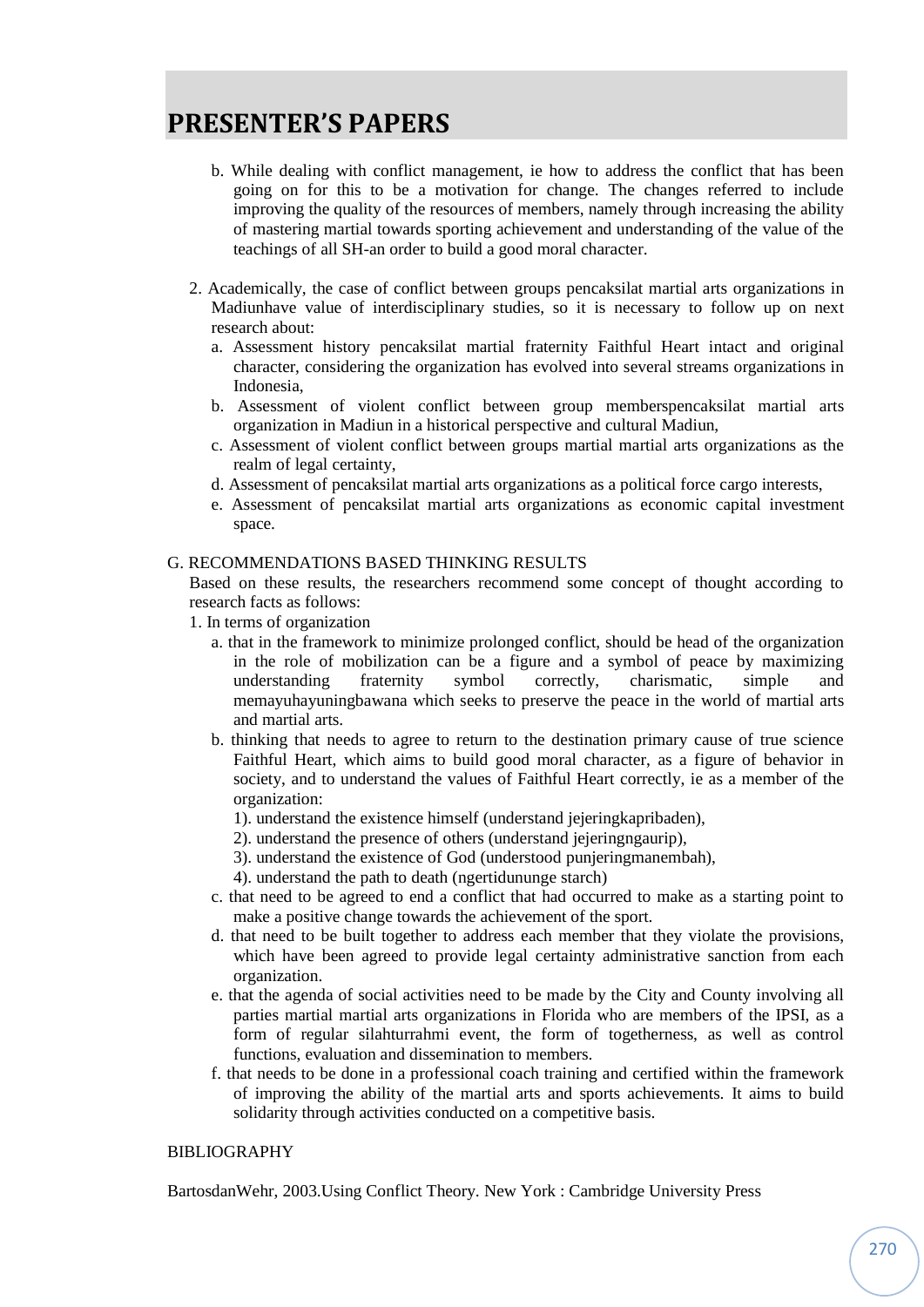- Bolton, R., (2000), *People Skills*: *How to assert yourself listen to others, andresolve conflict*. Australia: Simon & Schuster.
- Coser, L. 1967.*The Functions of Social Conflict*. Il. Free Press, Glencoe, dar[iwww.2.pfeiffer.edu/](http://www.2.pfeiffer.edu/-iridiner/courses/Oser) [iridiner/courses/Oser](http://www.2.pfeiffer.edu/-iridiner/courses/Oser) 1 HTML diaksespada 22-12-2008
- Dahrendorf, R. 1959. *Class and Class Conflict in Industrial Society*. California: Standford University Press.
- De Knop, Paul 1996. *Sport for All*. Dalam Current Issues of Sport Sciences Schoondorf: Vrelag Karl Herman
- DuBrin, A.J., 1984. *Foundations of Organizational Behavior An Applied Perspective*. London: Prentice-Hall International, Inc.
- Edelmann, R. J., (1993), *Interpersonal Conflicts at Work.* London: BPS (The British Psychological Society).
- Galtung, J. 1990. *The Violence of Culture. Journal of Peace Research*, vol.27. No. 3.IqYo, pp.291- 305, diaksesdi [http://www.jstor.org/about/terms.html.](http://www.jstor.org/about/terms.html)
- Galtung, Johan. 1975. *Violence, Peace, and Peace Research*. Copenhagen: christianEjlers.
- George Simmel, 1903. *The sociology of Conflict* : I (American Journal of Sociology.
- Gibson, J. L., Invancevich, J. M., dan Donnelly, Jr. J. H., (1996), *Organisasi:Perilaku, Strukturdan Proses.* (Edisikedelapan), AlihBahasa: NunukArdiani, Jakarta: BinarupaAksara.
- Giulinotti, R., Bonney, N, & Hepworth, M. 1994. *Foothball, Violence, and Social Indentity.* New York: Routledge.
- Greenhalgh, L., 1999. "*MenanganiKonflik*". DalamA.DaleTimpe, (Ed.), *MemimpinManusia*. AlihbahasaolehSofyanCikmat. Jakarta: PT.Gramedia.
- Hendrikks, W., 1992.*BagaimanaMengelolaKonflik*. Diterjemahkanoleh: ArifSantoso. Jakarta: BumiAksara.
- Hewstone, M. & Cairns, E., 2006.*Social Psychology and Intergroup conflict.*Available in [http://www.ripon.](http://www.ripon/)Edu/ academics/ psychology.Hewstone.Htm.
- Maksum, A, 2007. *Konflik Kekerasan antar Kelompok Perguruan Pencak Silat. Studi kasus di Daerah madiun.*Penelitian fundammental
- Marx, K. & Engels, F., 2000. *Manifesto of the Communist Party*.Diakses 12 April 2009 [http://www.marxists.org/archive/marx/work/1848/communist-anifesto/ch01.htm.](http://www.marxists.org/archive/marx/work/1848/communist-anifesto/ch01.htm)
- Nalapraya, E.M., 1989. *Sejarah Perkembangan Pencak Silat di Indonesia*. Surabaya: Seminar Sehari Pencak Silat Indonesia menuju Era Organisasi Profesional.
- Nasution., (1988) *MetodeNaturalistikKualitatif*, Bandung. Tarsito
- Poloma, M.,1994, *Sosiologi Kontemporer*, Jakarta: PT Raja Grafindo Persada & Yayasan Solidaritas Gadjah Mada.
- Pruitt, Dean G., and Hee Kim, Sung, 2004. *Social Conflict*: Escalation, Stalemate, and Stattlement (3 rd Edition). New York: McGraw-Hill
- Randall, C., 1975, *Conflict Sociology: Toward and Explanatory Science*, Academic Press.
- Rule, James B. 1988.*Theories of Civil Violence*. London: University of California Press.
- Sugiyono., (2004) *MemahamiPenelitianKualitatif*. (Cetakanke 4), Bandung.Penerbit CV. Alfabeta
- Susan, N., 2009. *SosiologiKonflik. Isu-IsuKonflikKontemporer*: edisi 1 Cetakan ke-1 Jakarta: KencanaPrenada Media group.
- Weiss, D. H., (1993), *Conflict Resolution*. New York: American Management Association.
- Winardi(2007), *ManajemenKonflik* (*KonflikPerubahan dan Pengembangan*), Bandung, Mandar Maju.